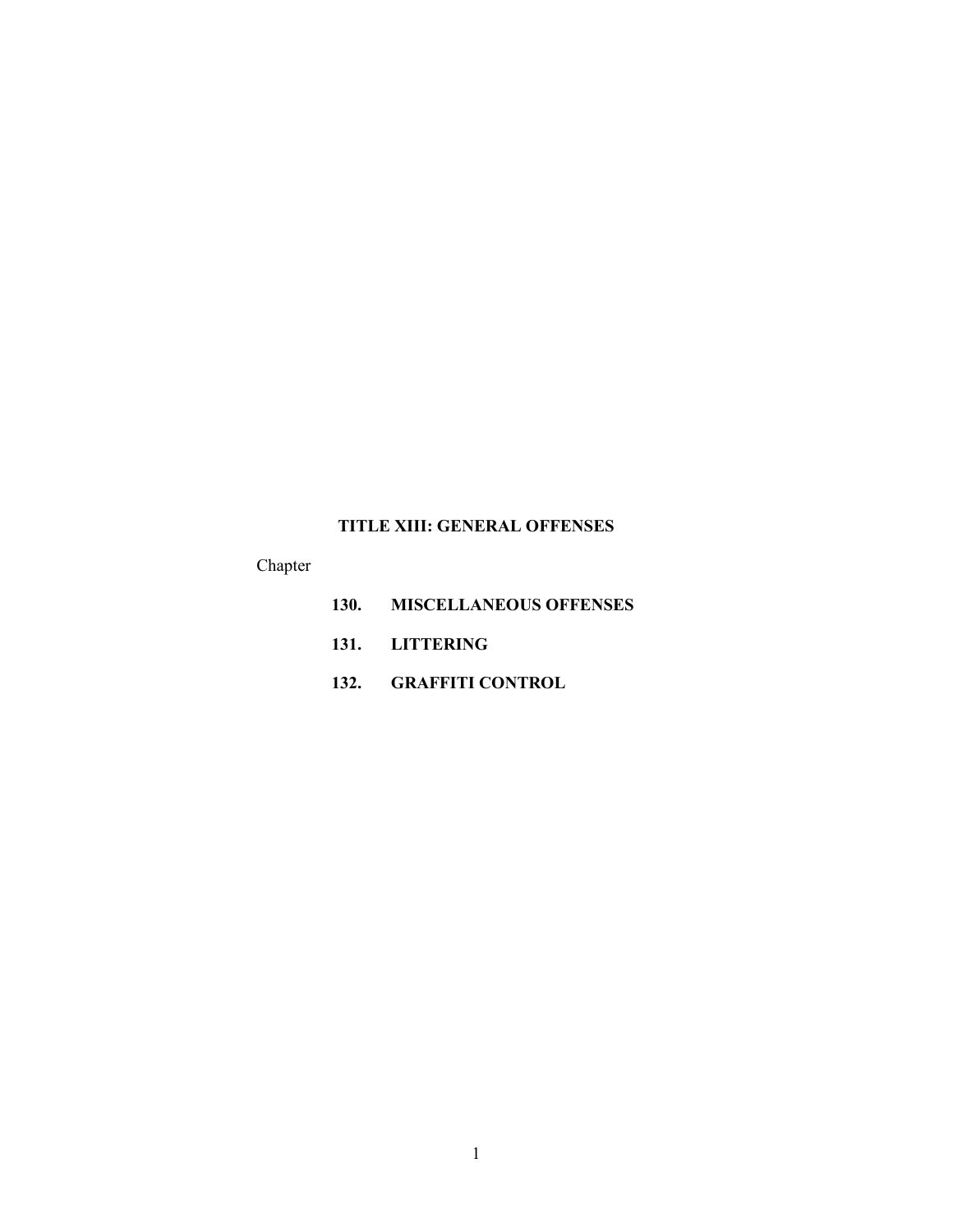# **Robbins - General Offenses**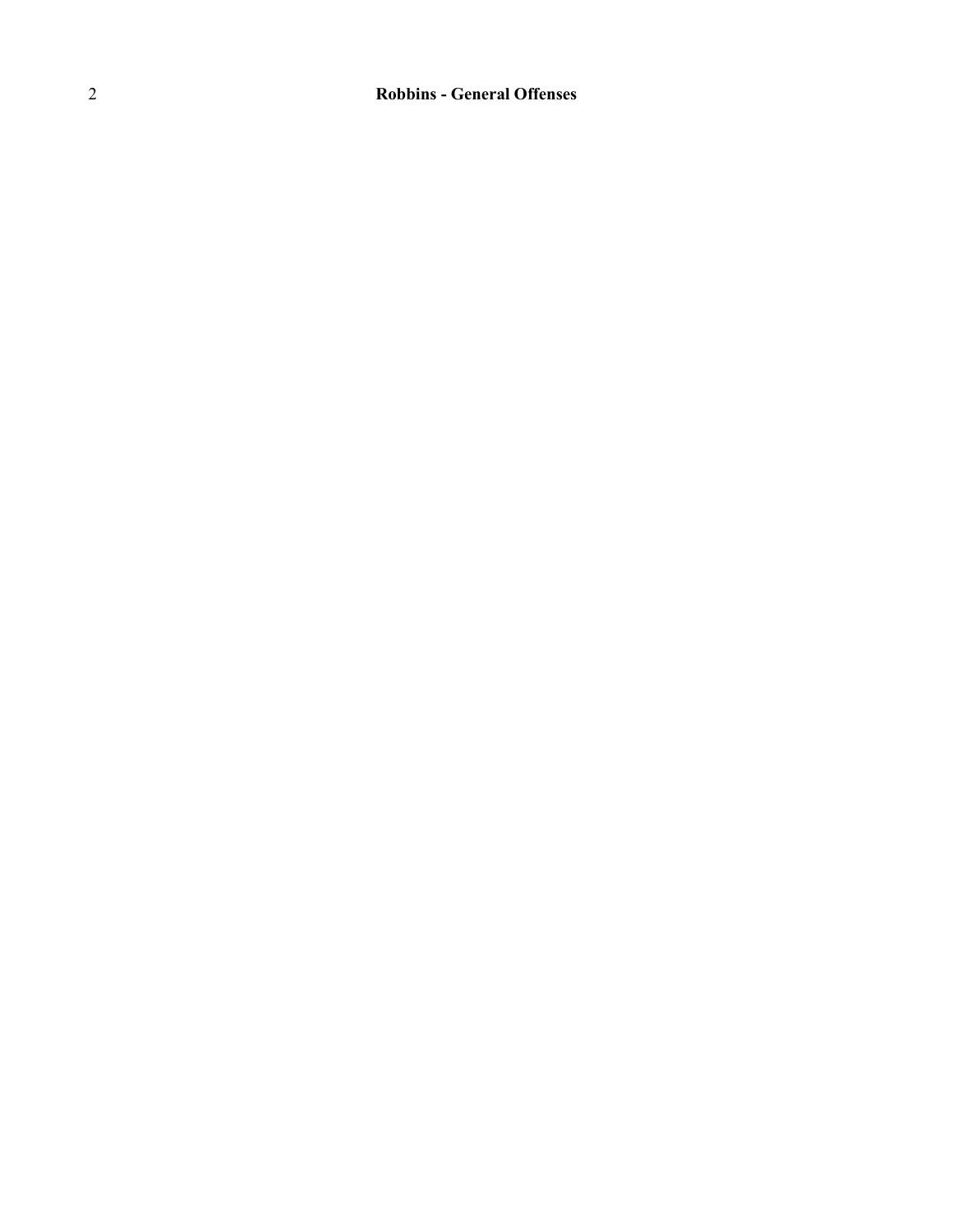#### **CHAPTER 130: MISCELLANEOUS OFFENSES**

#### Section

130.01 Discharge of firearms 130.02 Disturbing public meetings 130.03 Injuring town property 130.04 Unnecessary noise 130.05 Curfew 130.06 Vandalism at the reservoir 130.07 Alcoholic beverages in public places

## **' 130.01 DISCHARGE OF FIREARMS.**

(A) It shall be unlawful for any person to fire or discharge any rifle, gun, pistol, pellet gun, air gun, air pistol, air rifle, bow and arrow, bean shooter, India rubber sling, cannon cracker or other fireworks within the town, on or off his or her premises.

(B) Any person who shall knowingly and willfully permit his or her minor child under 18 years of age to discharge, fire, shoot or operate, within the town any air rifle, BB gun or pellet gun, shall be guilty of a misdemeanor.

(C) This section shall not apply to discharging of firearms in case of necessity for the legal protection and defense of person and property.

(1993 Code, ' 84.01) (Ord. 8, passed - -) Penalty, see ' 10.99

#### *Statutory reference:*

*Authority to regulate and restrict firearms and pellet guns, see G.S. '' 160A-189 and 160A-190*

#### **' 130.02 DISTURBING PUBLIC MEETINGS.**

It shall be unlawful to behave in a boisterous or indecent manner or to create any disturbance at or near any public entertainment or meeting.

(1993 Code, ' 84.02) Penalty, see ' 10.99

#### **' 130.03 INJURING TOWN PROPERTY.**

It shall be unlawful to injure, damage, deface, trespass upon, break or injure any property belonging to the town.

(1993 Code, ' 84.03) Penalty, see ' 10.99

# **' Section 130.04 OFFENSES OF UNREASONABLE OR DISTURBING NOISE**

#### Sec. 130.04(A) - Unlawful noises and sounds.

Subject to the provisions of this section, it shall be unlawful for any person, persons, or business entity to make, permit, continue, cause to be made, or to create any unreasonably loud, disturbing or unnecessary noise within the Town limits which does annoy, disturb, injure, or endanger the comfort, repose, health, peace or safety of persons or causes damage to property or business.

For purposes of this section, the following definitions shall apply:

(1) *Unreasonably loud.* Noise which is substantially incompatible with the time and location where created or heard to the extent that it brings about an actual or imminent interference with peace, rest, or good order.

(2) *Disturbing.* Noise which is perceived by a person of ordinary sensibilities as interrupting the normal peace and calm of an area.

(3) *Unnecessary.* Any excessive or unusually loud sound or any sound which is of such character, intensity and duration as to disturb the peace and quiet of any neighborhood or which disturbs, injures or endangers the comfort, repose, health, peace or safety of any person, and being a type of sound which could be lessened or otherwise controlled by the maker without unduly restricting his conduct.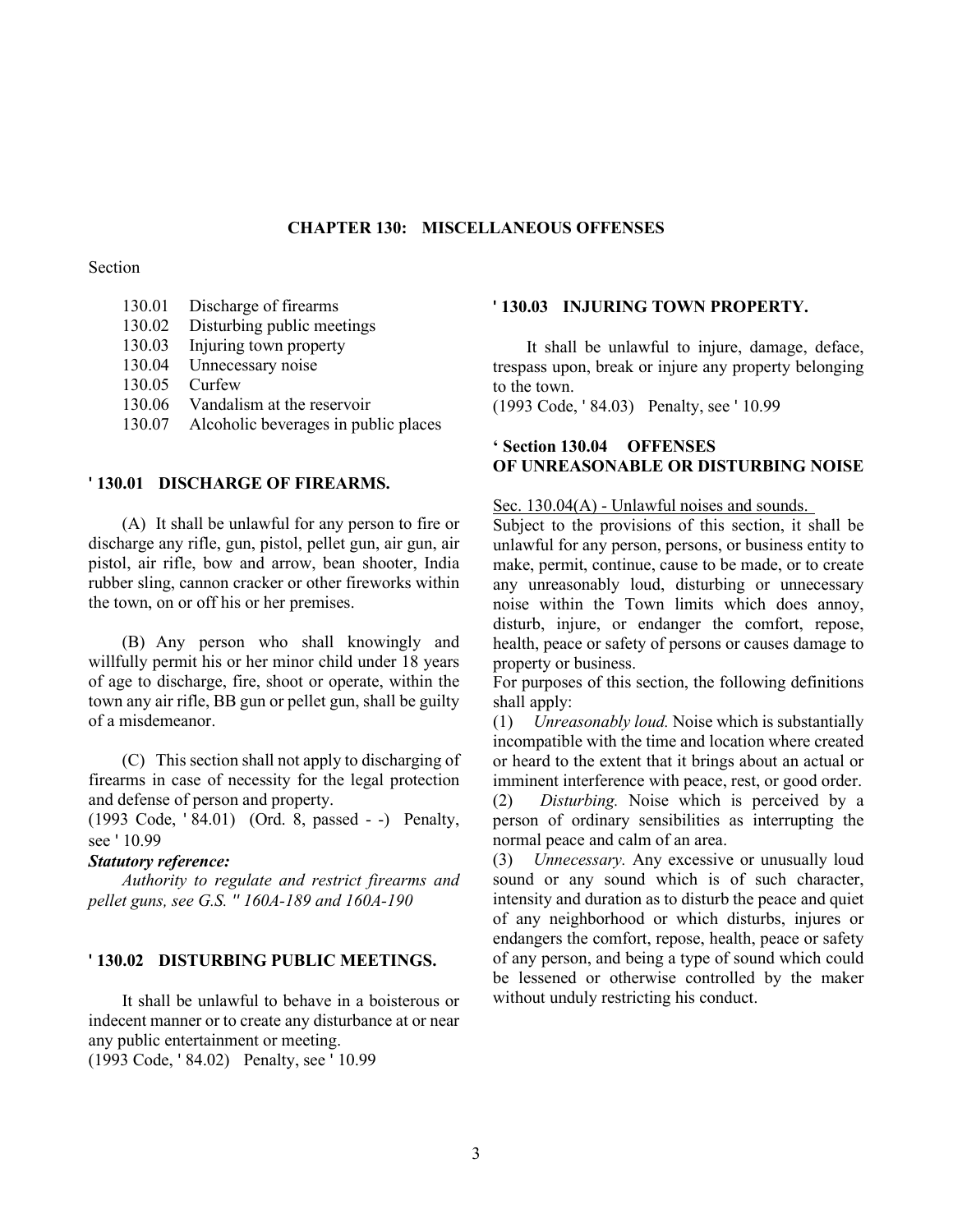In determining whether a noise is unreasonably loud, disturbing, or unnecessary, the following factors incident to such noise are to be considered: time of day; proximity to residential structures; whether the noise is recurrent, intermittent or constant; the volume and intensity; whether the noise has been enhanced in volume or range by any type of electronic or mechanical means; whether the nature of the noise is usual or unusual; whether the origin of the noise is natural or unnatural; statements of any complaining witnesses, including any pictures or audio/video documentation produced by complaining witnesses; the character, nature and zoning of the area from which the noise emanates; and whether the noise is subject to being controlled without unreasonable effort or expense to the creator thereof.

Sec. 130.04(B) - Unlawful noise producing activities.

Notwithstanding any other provision of this section, the following acts and activities are declared to be unreasonably loud, disturbing, and unnecessary in violation of section 130.04(A), but this enumeration shall not be deemed to be exclusive.

(1) *Blowing horns.* Sounding any horn, whistle or signal device on any automobile, motorcycle, bus or other vehicle or railroad train, except as a danger signal or as required by law, creating any unreasonably loud or disturbing sound or sounding such device for an unreasonable period of time.

(2) *Radios, record players, etc.* Playing any radio, television set, record player, or musical instrument as to annoy or disturb the quiet, comfort or repose of any person of normal sensibilities in any dwelling, motel, hotel, apartment, or any type of residence.

(3) *Sound-producing equipment in vehicles.* Playing any radio, tape recorder, cassette player, compact disc, or other similar device for reproducing sound located on, or in, any motor vehicle on a public street, highway, or within, the motor vehicular area of any public or private parking lot or park, or drive through, if the sound generated or noise vibration therefrom is audible or can be felt at a distance of thirty (30) feet from sound producing equipment.

(4) *Animals.* Keeping any animal or bird, which, by causing frequent or long continued noise, disturbs the comfort and repose of any person in the vicinity.

(5) *Operation of vehicles.* Using any automobile, motorcycle, or other vehicle in such a manner as to create loud or unnecessary grating, grinding, rattling, screeching of tires or other noise.

(6) *Blowing whistles.* Blowing any steam whistle attached to any stationary boiler, except to give notice of the time to begin or stop work or as a as a warning of danger.

(7) *Exhaust discharge*. Discharging into the open air of the exhaust of any steam engine, stationary internal combustion engine or motor vehicle, except through a muffler or other device which will effectively prevent any unreasonably loud, disturbing, or unnecessary noise therefrom.

(8) *Compressed air devices.* Using any mechanical device operated by compressed air unless the noise created thereby is effectively muffled and reduced.

(9) *Building operations.* Erection, demolition, alteration, or repair of any building (including excavation and grading), in a residential or business district between the hours of 6:00 p.m. and 7:00 a.m. of any day, except in the case of urgent necessity in the interest of public safety and then only with a permit from the Building Inspector, which permit may be renewed for a period of three days or less while the emergency continues;

(10) *Noises near schools, etc.* Creating noise on any street, or public way, or near any school, institution of learning, library, or sanitarium, or court while the same is in session, or adjacent to any hospital, rest home, nursing home, or any real property owned by a religious institution during services, or which otherwise interferes with the working of such institution.

(11) *Bells or gongs.* Sounding any bell or gong which disturbs the quiet or repose of persons in the vicinity.

(12) *Noises to attract attention.* Using any drum, loudspeaker, or other instrumentality for the purpose of attracting attention by creation of noise to any performance, show, sale, display or advertisement of merchandise.

(13) *Blowers, engines.* Operation of any noise-creating blower, power fan, steam engine, or any internal combustion engine, the operation of which causes noise due to the explosion or expansion of operating gases or fluids, unless the noise emitted there from is sufficiently muffled and the engine is equipped with a muffler device in good working condition and designed to manufacturer's specifications and sufficient to deaden such noise, which causes annoyance to the public or disturbs the rest and quiet of persons on adjacent premises or within the vicinity.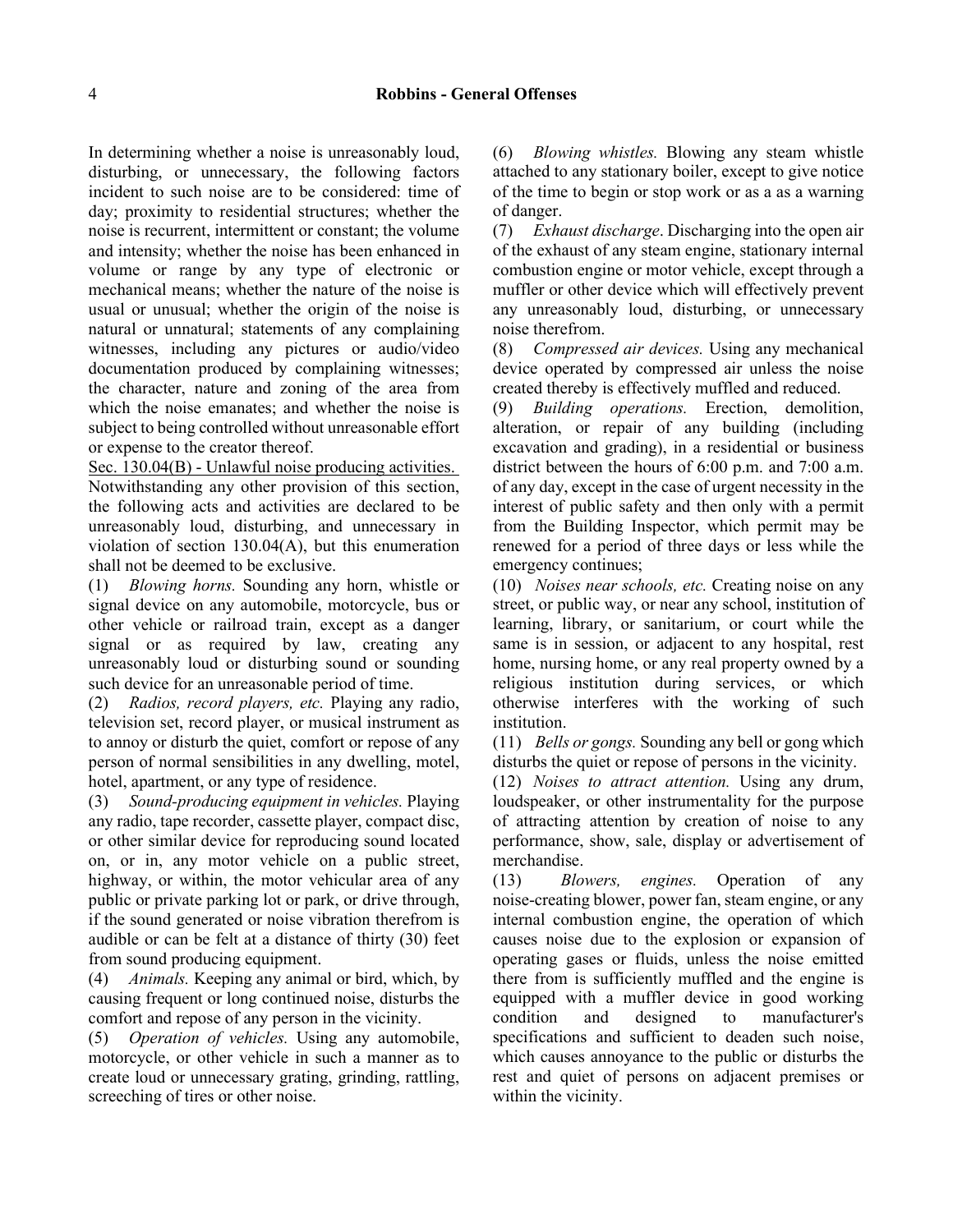(14) *Appliances and other mechanical devices.* The operation of any noise-producing appliance or other mechanical device which, due to operational deficiencies, malfunction or other type of disrepair, causes noises which unreasonably annoy the public or disturb the rest and quiet of persons on adjacent premises or within the vicinity.

(15) *Vehicular loudspeakers or amplifiers for commercial purposes.* The use of mechanical loudspeakers or amplifiers on, or in, automobiles, trucks, airplanes or other vehicles for advertising or other commercial purposes, except where specific license is received from the Board of Commissioners.

(16) *Street vendors.* Street vendors cannot use sound or permit the sounding of any device which produces noise or operate any loudspeaker, public address system, radio, sound amplifier or similar device to attract the attention of the public.

(17) *Garage and filling station*. The conducting, operating, or maintaining of any garage or filling station in any residential district, so as to cause unreasonably loud, disturbing or unnecessary noises to be emitted therefrom between the hours of 11:00 p.m. and 7:00 a.m.

Section 130.04(C)- Motor vehicle noise.

Notwithstanding any other provision of this section, the following are declared to be unreasonably loud, disturbing, and unnecessary noises in violation of section  $130.04(A)$ :

(1) Using any automobile, motorcycle, or other vehicle so out of repair, altered, maintained, or operated in such a manner as to create unreasonably loud, disturbing, or unnecessary noise including, but not limited to, engaging in jackrabbit starts, spinning tires, burn-outs, or other such operation; excessive acceleration or deceleration while in motion where there is no emergency need; racing or reeving engines by manipulation of the accelerator, gas pedal, or carburetor in applying fuel to the engine in a greater amount than is necessary whether the vehicle is either in motion or standing still; or the using of an engine braking system which is in any way activated or operated by the compression of the engine of any vehicle or any part thereof, except in cases of an emergency.

(2) Operating any automobile, motorcycle, or vehicle of any size and regardless of the year or manufacture that meets one or more of the following criteria:

(a) It is not equipped with an adequate muffler in constant operation, free of defects and modifications, that prevents the escape of any unreasonably loud or disturbing noise;

(b) It has a muffler system that is equipped with a straight pipe exhaust system, regardless of the presence of baffles;

(c) It has a hollow core muffler;

(d) It has a muffler that is labeled for off-road course competition use;

(e) It has a muffler system that has a cut-out, bypass, or similar device designed or so installed so that it can be used continually or intermittently to bypass or otherwise reduce or eliminate the effectiveness of a muffler or muffler system;

(f) It has a muffler system that has been modified in a manner which will amplify or increase the noise emitted by the exhaust.

# Section 130.04(D)- Enforcement.

The Town in its discretion may through the Police Department, the Code Enforcement Officer, or anyone designated in writing by the Board of Commissioners take one (1) or more of the following enforcement actions for violations of this section against any responsible person, persons or business entity:

(a) Issue a written warning.

(b) Issue a citation subjecting a violator to a civil penalty of one hundred dollars (\$100.00). A second violation by the same person or business within one (1) year of the first violation shall subject such person or business to a penalty of three hundred dollars (\$300.00). All subsequent violations by the same person or business within one (1) year of the first violation shall subject such person or business to a civil penalty of five hundred dollars (\$500.00). The Board of Commissioners or their designee may on request and for good cause shown adjust a civil penalty.

(c) Failure to pay a civil penalty imposed under this section within ten (10) days shall subject the offender to an additional \$75.00 delinquency charge. Any unpaid penalty or delinquency charge may be recovered by the Town in a civil action in the nature of a debt.

(d) Each separate day of a continued violation shall be a separate and distinct offense and shall give rise to a separate and distinct penalty.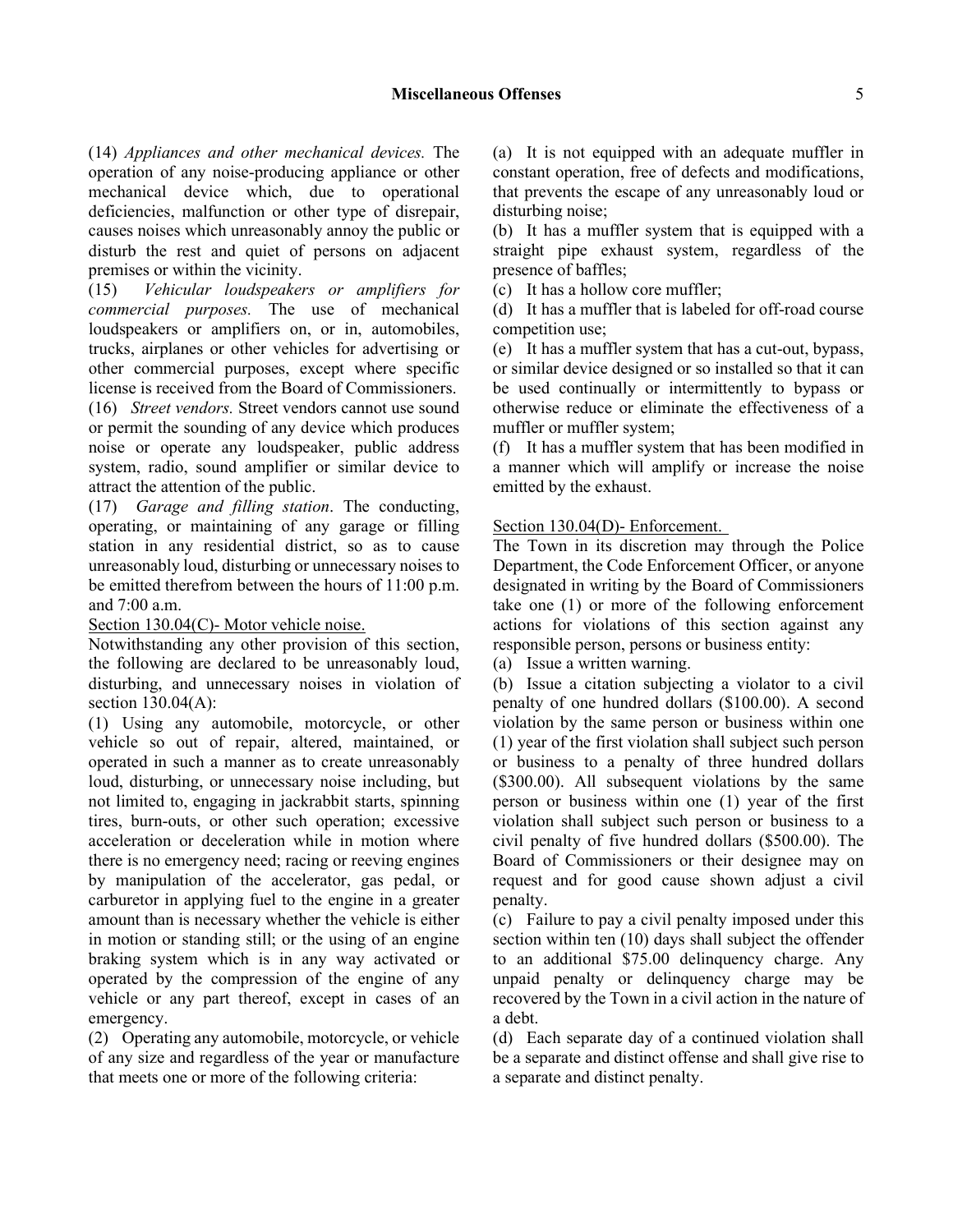(e) Violators may also be prosecuted under the provisions of *N.C. Gen. Stat. § 14-4 (Violation of local ordinances misdemeanor*) for a misdemeanor criminal offense punishable by a fine of not more than five hundred dollars (\$500.00) and/or imprisonment as designated for a Class 3 misdemeanor.

(f) This section may also be enforced by civil action for injunction and order of abatement.

(g) This section may be enforced by any remedy either severally or in conjunction with other remedies. (Ord. passed 5-14-2020.)

#### **' 130.05 CURFEW.**

(A) (1) All children under the age of 16 years must be off the streets by 9:30 p.m. unless on the way home from some special gathering, accompanied by parents or properly chaperoned.

(2) This section does not apply to a minor who is:

(a) Accompanied by the minor=s parent or guardian;

(b) On an errand at the direction of the minor=s parent or guardian, without any detour or stop;

(c) In a motor vehicle involved in interstate travel;

(d) Engaged in an employment activity, or going to or returning home from an employment activity, without any detour or stop;

(e) Involved in an emergency;

(f) On the sidewalk abutting the minor=s residence or abutting the residence of a next door neighbor if the neighbor did not complain to the Police Department about the minor's presence;

(g) Attending an official school, religious, or other recreational activity supervised by adults and sponsored by the city, a civic organization, or another similar entity that takes responsibility for the minor, or going to or returning home from, without any detour or stop, an official school, religious, or other recreational activity supervised by adults and sponsored by the city, a civic organization, or another similar entity that takes responsibility for the minor;

(h) Exercising First Amendment rights protected by the United States Constitution, such as the free exercise of religion, freedom of speech and the right of assembly; or

(i) Married or had been married or had disabilities of minority removed in accordaning with state law.

(B) A curfew hour is hereby set at 12:00 midnight with no loitering around any place. When a business establishment closes before midnight, the curfew shall be in effect at once.

(1993 Code, ' 84.05) (Ord. passed ; Ord. 50, passed ; Ord. 104, passed ; Ord. 213, passed 7 12-2012)

# **' 130.06 VANDALISM AT THE RESERVOIR.**

No person shall vandalize the reservoir. There shall be no swimming in the reservoir.

(1993 Code, ' 84.06) (Ord. 119, passed ) Penalty, see ' 10.99

## **' 130.07 ALCOHOLIC BEVERAGES IN PUBLIC PLACES.**

No person shall consume, serve or drink wine, beer, whiskey or alcoholic beverages of any kind on or in the public streets, boulevards, alleys, parks, sidewalks or public buildings (such as, town owned, post office and the like) within the town.

(1993 Code, ' 84.07) (Ord. 110, passed ) Penalty, see ' 10.99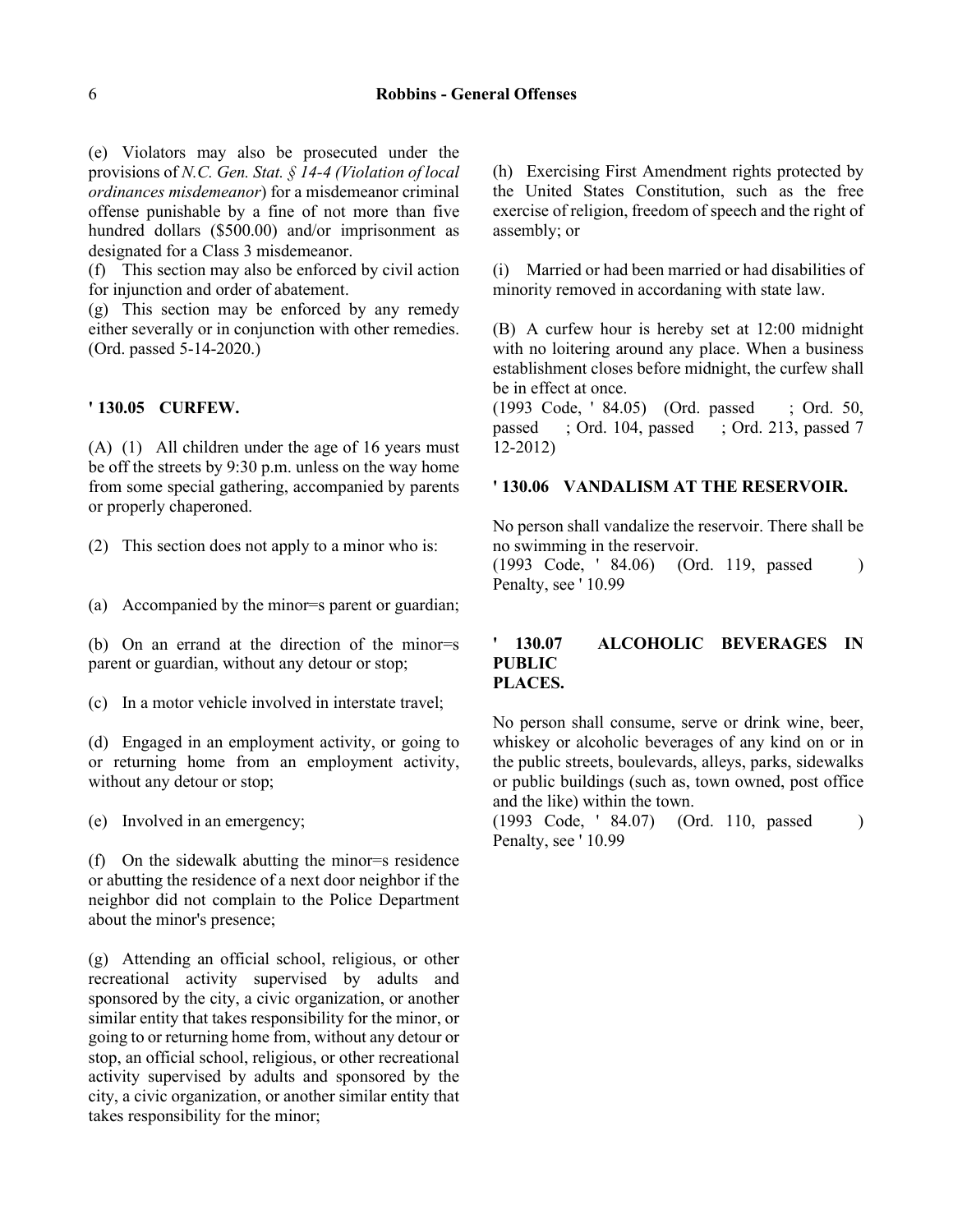**Miscellaneous Offenses** 7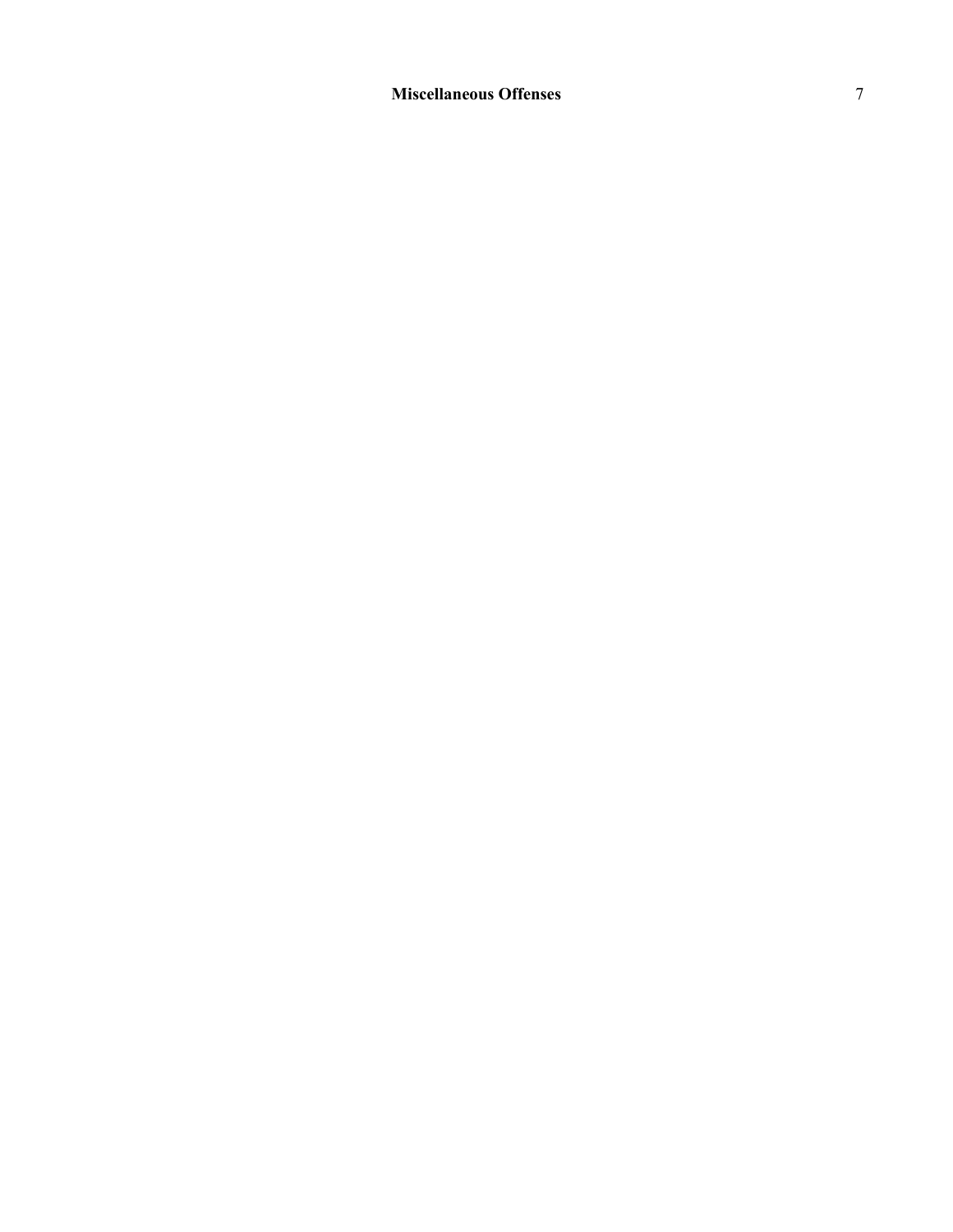# **CHAPTER 131: LITTERING**

## Section

- 131.01 Littering prohibited
- 131.02 Littering from vehicles
- 131.03 Maintenance of public areas
- 131.04 Receptacles

#### **' 131.01 LITTERING PROHIBITED.**

It shall be unlawful for any person to throw or deposit on any street or sidewalk, or on any private property, except with written permission of the owner or occupant of the private property, any trash, refuse, garbage, building material, cans, bottles, broken glass, paper or any type of litter.

(1993 Code, ' 82.01) Penalty, see ' 10.99

#### **' 131.02 LITTERING FROM VEHICLES.**

It shall be unlawful for any person while a driver or a passenger in a vehicle to throw or deposit litter on any street or other public place within the town, or on private property.

(1993 Code, ' 82.02) Penalty, see ' 10.99

#### **' 131.03 MAINTENANCE OF PUBLIC AREAS.**

Every owner, lessee, tenant, occupant or other person in charge of any commercial establishment or premises which maintains any paved or unpaved areas for the use of the public, either for parking or as access areas and incident to the carrying on of the principal business of any commercial establishment or premises and which parking or access areas abut or lie within ten feet of any public street or other public way, shall keep and maintain the areas clean and free from trash, litter, rubbish and any materials liable to be blown, deposited or cast on the street or other public way. (1993 Code, ' 82.03) Penalty, see ' 10.99

#### **' 131.04 RECEPTACLES.**

(A) Suitable receptacles may be provided in parking or access areas within the meaning of ' 131.03

above.

(B) The receptacles shall be plainly marked and constructed to prevent scattering of any trash, litter, rubbish or other materials deposited therein. (1993 Code, ' 82.0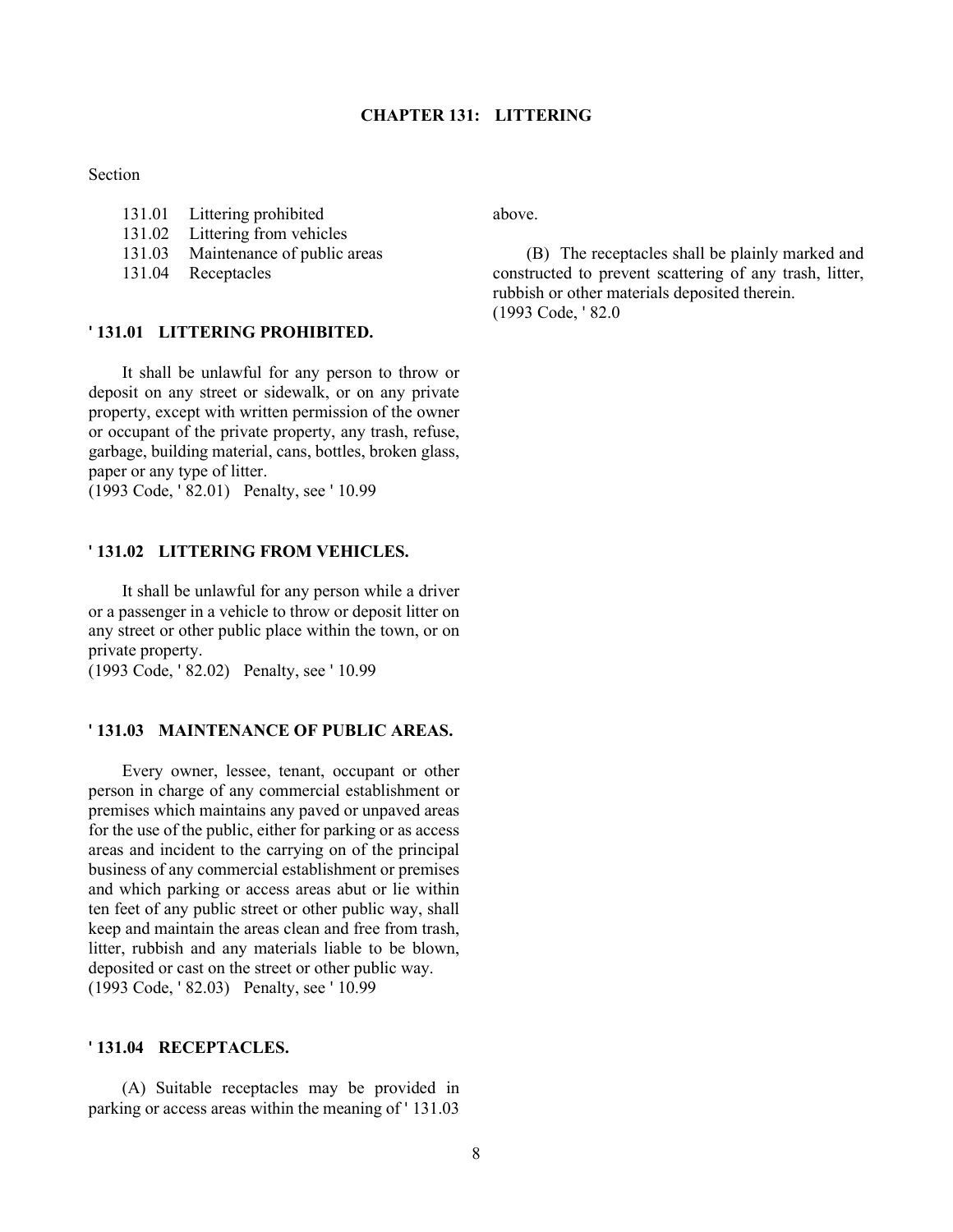**Littering** 9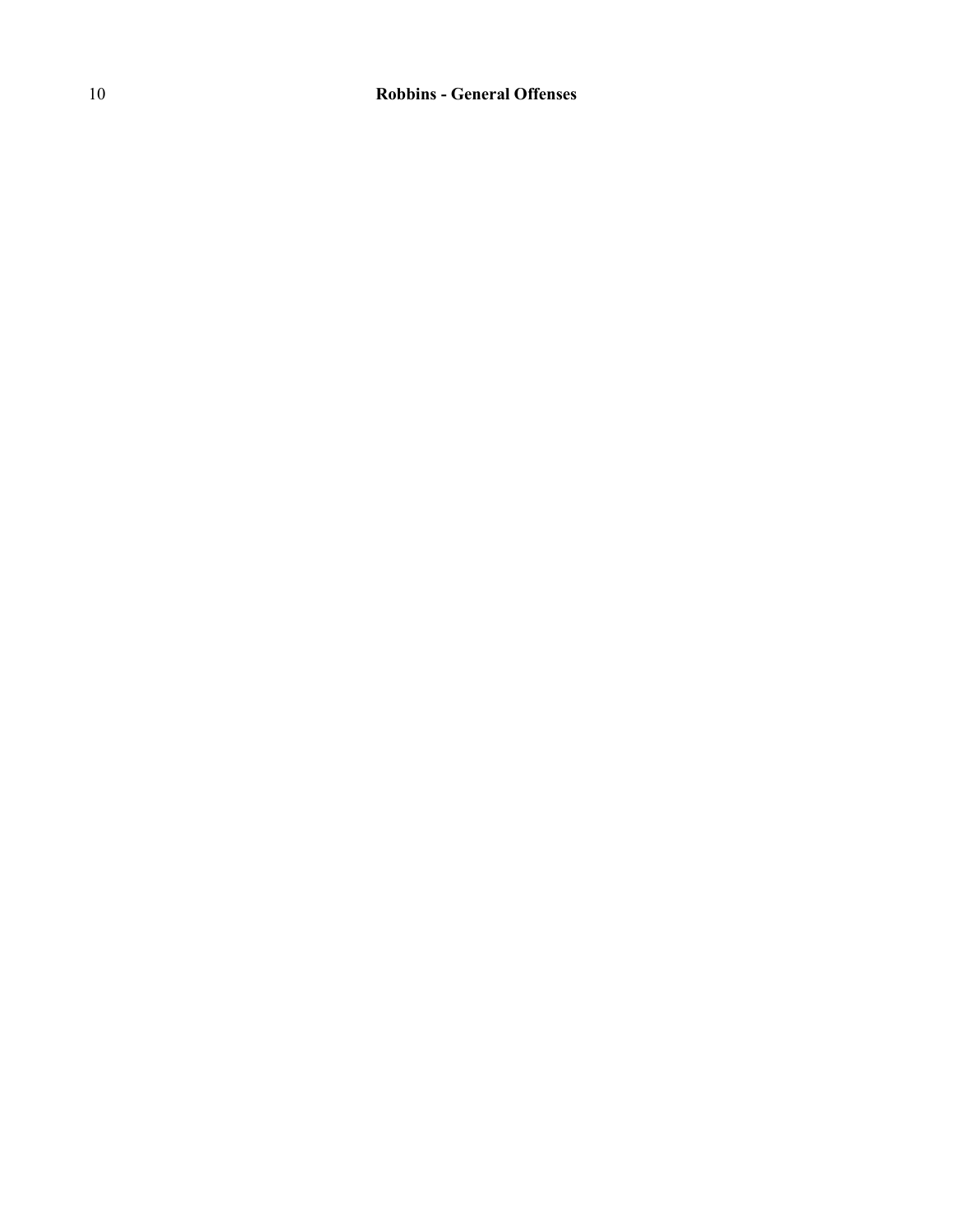#### **CHAPTER 132: GRAFFITI CONTROL**

Section

| 132.01 | Graffiti defined                         |
|--------|------------------------------------------|
| 132.02 | Public nuisance                          |
| 132.03 | Application of graffiti a prohibited act |
| 132.04 | Removal of graffiti by perpetrator       |
| 132.05 | Unemancipated minor; parents/legal       |
|        | guardian responsible                     |
| 132.06 | Premises to be kept free of graffiti;    |
|        | property owner ultimately responsible    |
| 132.07 | Notice to remove; removal; lien for cost |
| 132.08 | Right to appeal                          |

132.99 Penalty

#### **' 132.01 GRAFFITI DEFINED.**

As used in this chapter, the word *GRAFFITI* shall refer to any inscription, word, figure, painting, picture or other defacement that is written, marked, etched, scratched, sprayed, drawn, painted, engraved or otherwise affixed to any surface of public or private property that is readily visible in a location open to the public, without prior written consent of the property owner.

(Ord. 194, passed 9-11-2008; Ord. 196, passed 9-11-2008)

#### **' 132.02 PUBLIC NUISANCE.**

(A) Graffiti on public or private property creates a condition tending to reduce the value of the property, to promote blight and deterioration, to reflect poorly on the community, and may be injurious to the general welfare of the community.

(A) (1) In addition to the provisions of ' 132.03 above, any person caught applying graffiti as defined in ' 132.01 above, by a sworn law enforcement officer,

(B) Graffiti is destructive of the rights and values of property owners.

(C) Graffiti has been used as a forum for gang related activities and can lead to an increase in crime activity, which is detrimental to the health and safety of the citizens. Therefore, the presence of graffiti constitutes a public nuisance which may be abated in accordance with the provisions of this chapter, or any other applicable provision of law.

(Ord. 194, passed 9-11-2008; Ord. 196, passed 9-11-2008)

## **' 132.03 APPLICATION OF GRAFFITI A PROHIBITED ACT.**

(A) Any person who applies graffiti to any natural or human-made surface of any publicly or privately owned property, without written permission of the owner, shall be subject to prosecution in accordance with the statutes relating to malicious injury to property, G.S. ' 14-127, G.S. ' 14-160 and any other applicable statute.

(B) The application of graffiti constitutes a violation of this chapter. Any person caught applying graffiti will be subject to a fine of up to \$500. (Ord. 194, passed 9-11-2008; Ord. 196, passed 9-11-2008) Penalty, see ' 132.99

# **' 132.04 REMOVAL OF GRAFFITI BY PERPETRATOR.**

shall have the duty to remove the graffiti within 24 hours after notice to remove is given by the law enforcement officer.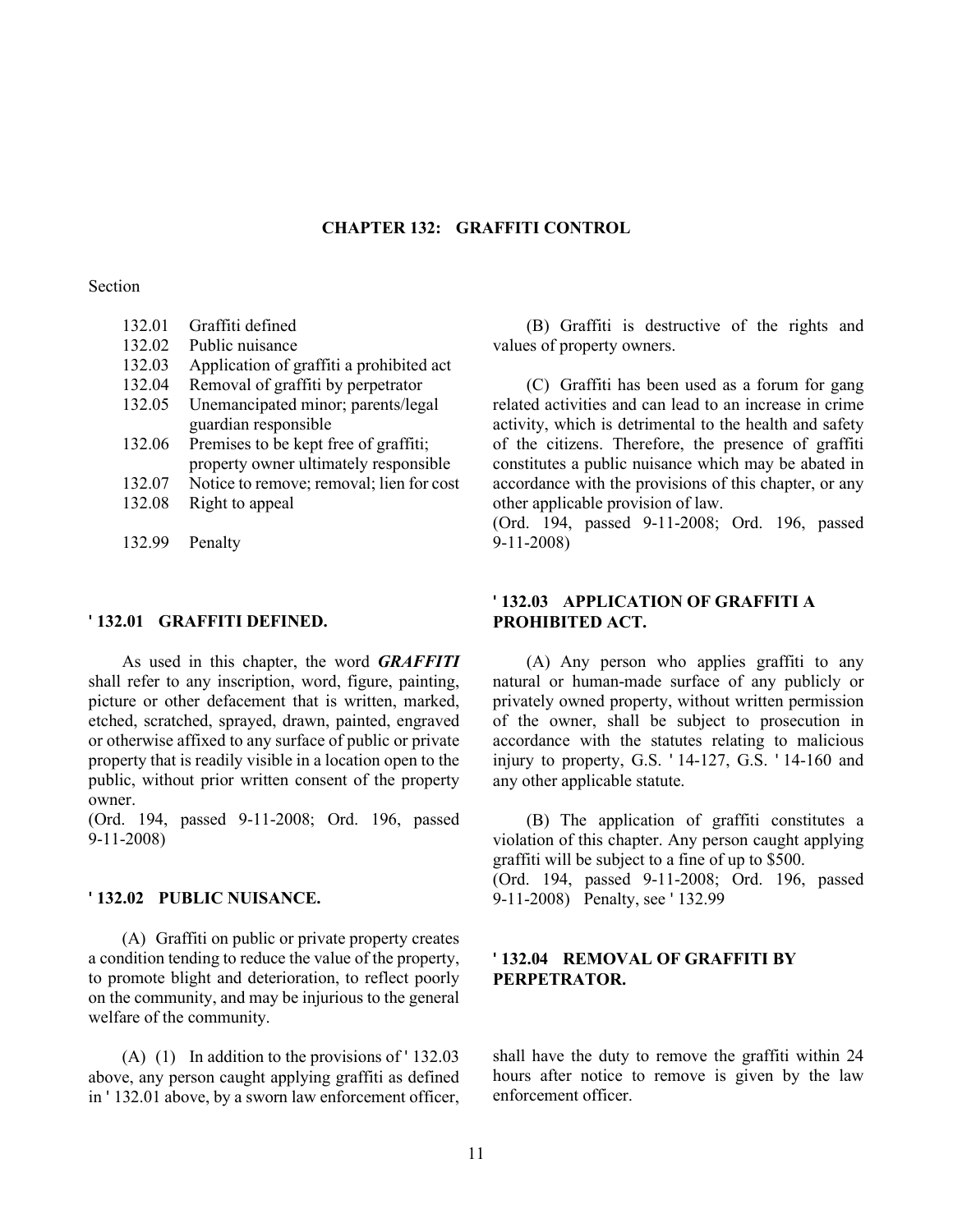(2) The notice to remove may be given in any manner deemed appropriate by the law enforcement officer.

(B) Removal of graffiti, by the perpetrator, shall be done in a manner that effectively removes or obscures the graffiti and does not further diminish the value of the property or cause a condition detrimental to the health and safety of the public.

(C) The cost of removal or obscuring shall be borne by the perpetrator.

(D) Failure of any person to remove or obscure graffiti within 24 hours after notice to remove is given and/or failure to pay for the costs associated with the removal or obscuring shall constitute an additional violation of this chapter.

(Ord. 194, passed 9-11-2008; Ord. 196, passed 9-11-2008) Penalty, see ' 132.99

## **' 132.05 UNEMANCIPATED MINOR; PARENTS/LEGAL GUARDIAN RESPONSIBLE.**

Where graffiti is applied by an unemancipated minor, the parents or legal guardian shall also be responsible for the abatement or the costs thereof. (Ord. 194, passed 9-11-2008; Ord. 196, passed 9-11-2008)

# **' 132.06 PREMISES TO BE KEPT FREE OF GRAFFITI; PROPERTY OWNER ULTIMATELY RESPONSIBLE.**

(A) Every person, owning or occupying any premises in the town shall keep the premises free from graffiti.

(B) If graffiti is not removed by the perpetrator in accordance with ' 132.04 above, the graffiti shall be removed, by the property owner, pursuant to '' 132.06, 132.07 and 132.99 of this chapter.

(C) When notice to remove graffiti is given, to the property owner, as provided in ' 132.07, the property owner shall cause the graffiti to be eliminated within 72 hours of the notice.

(Ord. 194, passed 9-11-2008; Ord. 196, passed 9-11-2008) Penalty, see ' 132.99

# **' 132.07 NOTICE TO REMOVE; REMOVAL; LIEN FOR COST.**

(A) The Chief of Police, or his or her designee, may serve a notice to remove graffiti to anyone owning property where graffiti, as defined in ' 132.01 above, is present.

(B) The notice to remove graffiti must:

(1) Properly identify the address and location of the property that contains graffiti;

(2) Identify the exact portion or area of the property where the graffiti appears;

(3) State the date and time that the notice was served;

(4) Identify the property owner on whom the notice was served;

(5) Provide notice that the graffiti must be eliminated within 72 hours, unless the person served the notice appeals the order, as authorized by this chapter; and

(6) Be signed by the Chief of Police.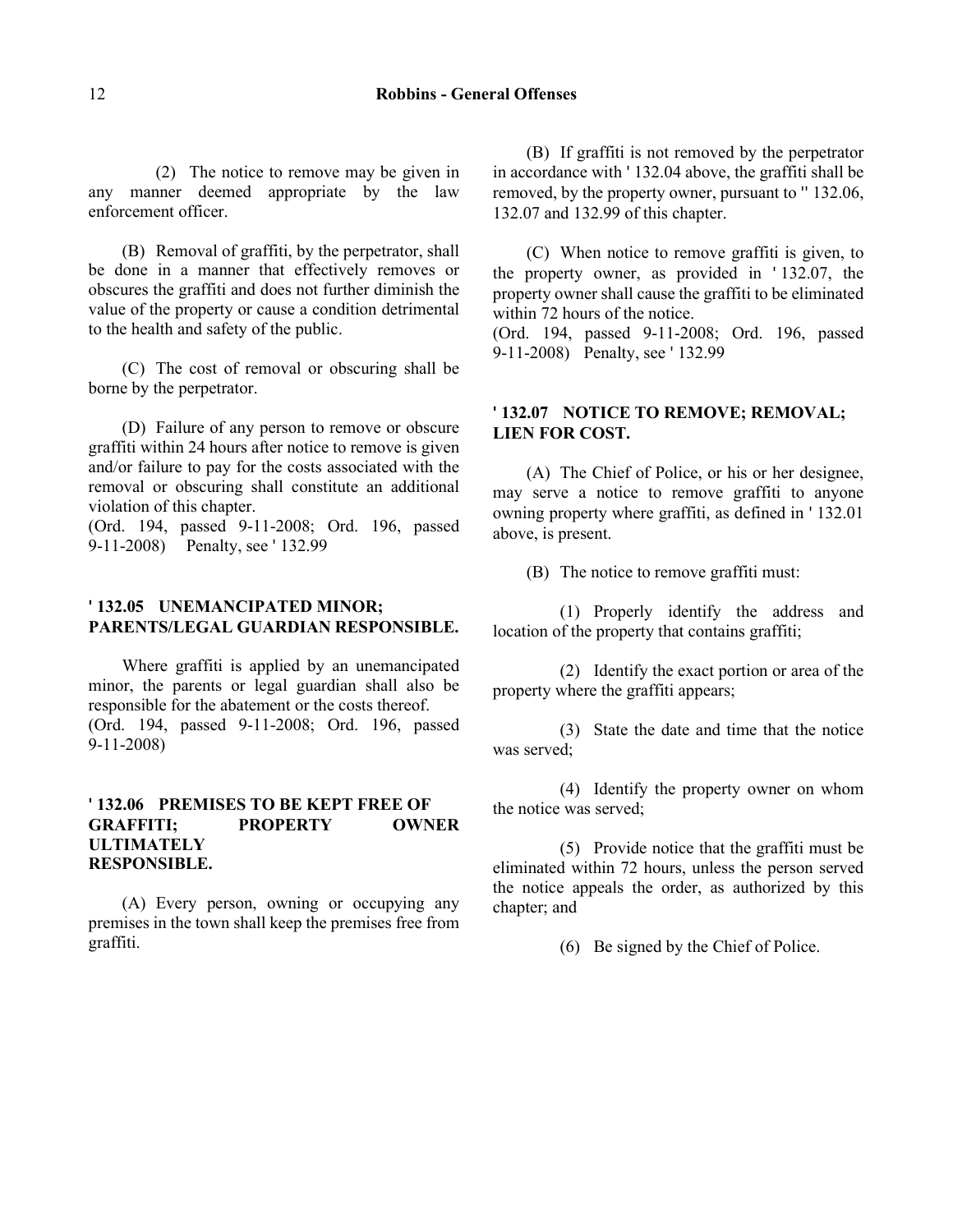(C) Should the property owner refuse, or fail to abate the nuisance, the Chief of Police may proceed to remove it or have it removed in a manner that does not diminish the value of the property. The cost of the removal shall be charged to the property owner. The town will bill the property owner, within ten days of the removal of the nuisance. Should the property owner fail to pay the amount charged within 30 days of the date of the bill, the cost shall be charged against the premises and shall become a lien upon the lot, and be collected in the manner as is provided for the collection of delinquent taxes.

(Ord. 194, passed 9-11-2008; Ord. 196, passed 9-11-2008)

### **' 132.08 RIGHT TO APPEAL.**

(A) Anyone receiving a notice to remove graffiti may appeal the notice to the Town Manager.

(B) The Town Manager is authorized to relieve the obligation to eliminate the graffiti only if one of the following is established:

(1) Impracticability of eliminating the graffiti. Elimination of the graffiti is impracticable when the only method of elimination available will further diminish the value of the property or will cause a condition that is detrimental to the health and safety of the public; or

(2) Lack of authority to eliminate the graffiti. If it is established that the person served with the notice to remove graffiti is not the perpetrator or the property owner or does not have authority to eliminate the graffiti, the obligation to eliminate the graffiti may be relieved.

(Ord. 194, passed 9-11-2008; Ord. 196, passed 9-11-2008)

#### **' 132.99 PENALTY.**

Anyone receiving a notice to remove graffiti is subject to a civil penalty of \$50 for each 24-hour period or portion thereof that the graffiti remains beyond 72 hours of the date and time the notice is given.

(Ord. 194, passed 9-11-2008; Ord. 196, passed 9-11-2008)